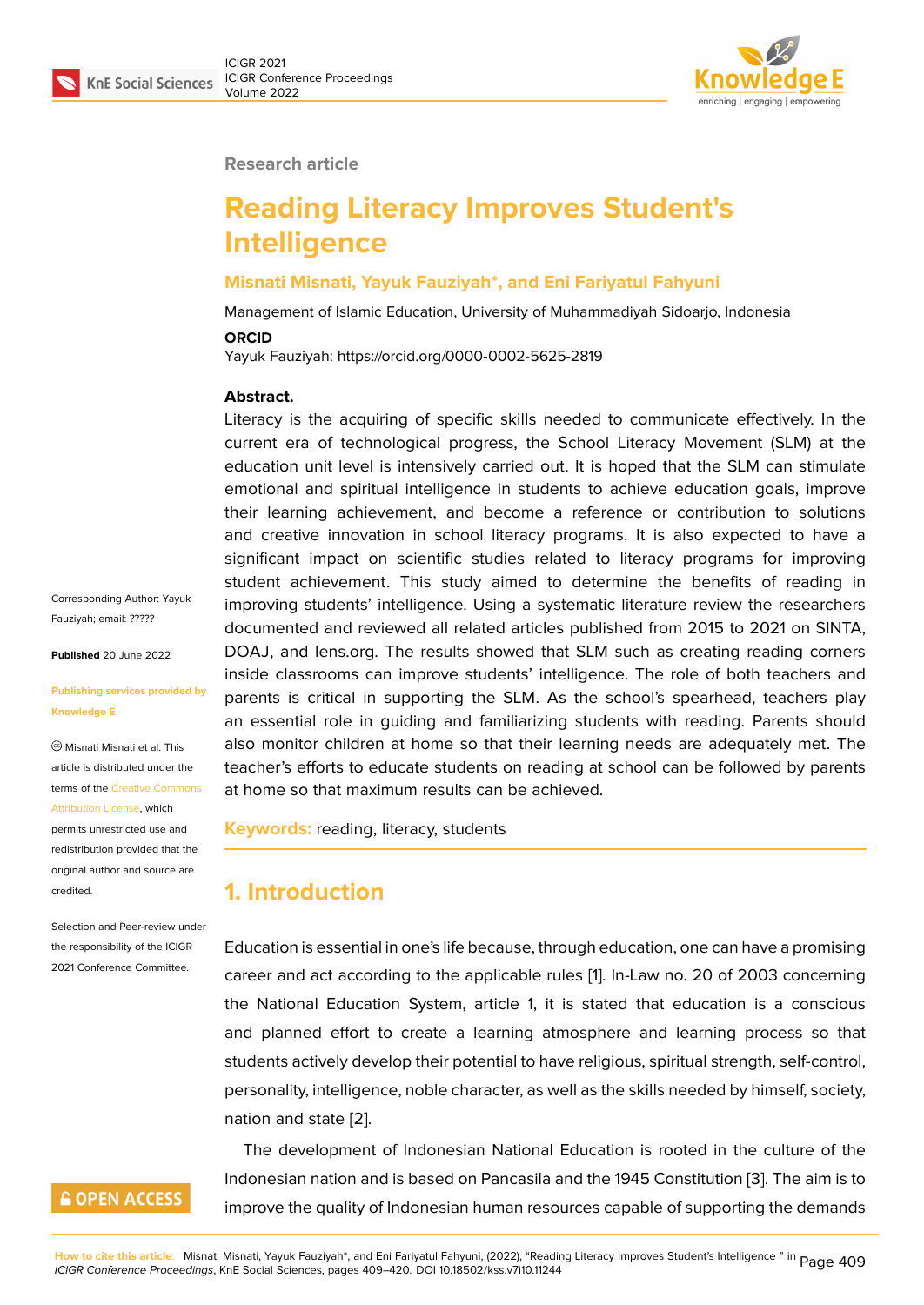of national development. Education in Indonesia currently uses a revised edition of the 2013 Curriculum, which is based on character, competence and literacy in which the teacher acts as a facilitator. Previously in learning, the teacher now told the student who found out with the teacher's guidance. The key to the successful implementation of the 2013 Curriculum is that teacher creativity can be demonstrated by integrating character education in all learning [4].

Data released by BPS in 2006 shows that our society has not made reading the primary source of information and prefers to watch television (85.9%) or listen to the radio (40.3%) rather than readi[ng](#page-9-3) newspapers (23.5%) [5]. This is caused by the condition of our society whose movement jumps from a pre-literacy to a post-literary period, without going through the literary period so that the tendency to get used to reading activities is very low [6].

Etymologically, the term literacy refers to the ability to read and write. Meanwhile, in the context of terminology, literacy is the ability to read, understand, and use or utilize the r[es](#page-9-4)ults of reading books, technology, religion, and others to provide positive changes to someone who has good literacy [7]. Minister of Education Anies Baswedan as Mendikbud (2014-2016) also said that our society is literate in reading quite well but can't stand reading for long [8]. This means that our community already can read, but the willingness to read and understand the [co](#page-9-5)ntext of the reading is still minimal, so they are trapped in hoax information. In addition, our society prefers to watch television or look at photos or videos r[ath](#page-9-6)er than reading [9].

In improving the culture and literacy index, the government, through the Ministry of Education and Culture, organizes a national literacy movement program that involves families, schools, communities in realizing lifel[on](#page-9-7)g learning and quality communities [10]. In the context of implementing the national literacy movement, it must refer to the implementation principle, namely the principle of being sustainable, integrated, and involving all stakeholders. The scope of the national literacy movement includes literacy, [num](#page-9-8)eracy, scientific literacy, digital literacy, and cultural literacy and citizenship [11].

The School Literacy Movement (GLS) is the official name of the movement launched by the government through the Ministry of Education and Culture. It is under the coordination of the Directorate of Primary and Secondary Education. In the GLS [M](#page-9-9)aster Design, it is explained that GLS is a participatory business or activity involving school members (students, teachers, school principals, education staff, school supervisors, school committees, parents or guardians of students) [12].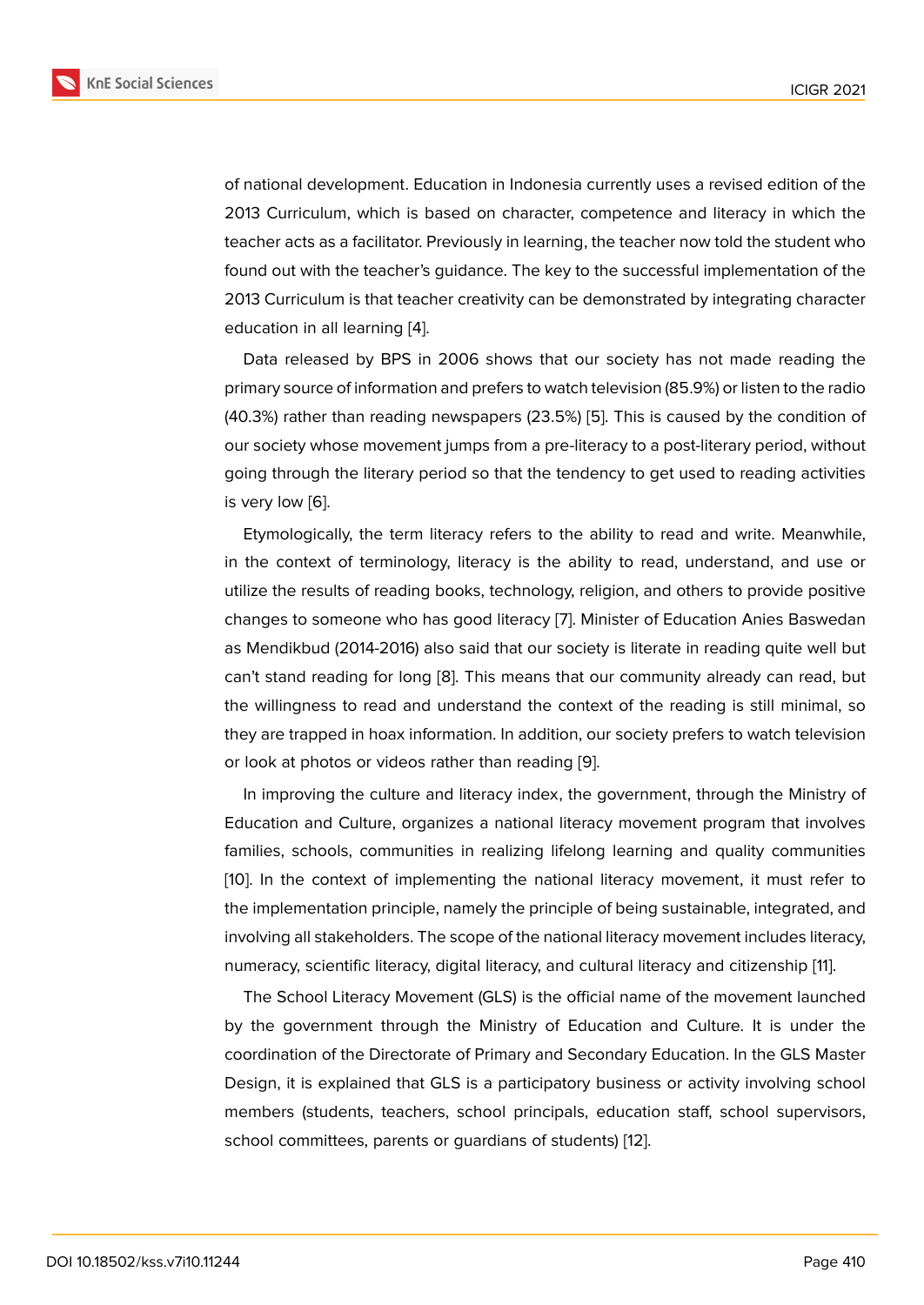As the spearhead of the implementation of the national literacy movement, schools are given the authority to harmonize literacy movement programs, significantly increasing reading and writing literacy through the school literacy movement (GLS). GLS is a literacy movement whose activities involve students, teachers, education staff, and stakeholders [13]. GLS aims to develop a literacy culture in schools, increase the capacity of residents and the school environment, become a fun and child-friendly learning park, maintain learning continuity by presenting various reading books and facilitate reading strategies [14][.](#page-10-0)

Elementary school is the initial process for forming student character, which will later increase at the next level. The changing times are fast, requiring primary education teachers, [whe](#page-10-1)ther Madrasah Ibtidaiyah (MI) or Elementary School (SD), to respond. MI/SD level education is an educational institution that laid the first foundation for intellectual, spiritual, and emotional intelligence. In that aspect of intelligence, literacy competence must adapt to the spirit of the times, which is essentially the teacher's ability [15].

Besides being able to open horizons, the culture of reading can also develop the character and character of students. When students are accustomed to reading books, their insight and intelligence will increase in terms of knowledge and p[ers](#page-10-2)onality. Because the readings that students read always provide wisdom that can be taken and used as examples. The subsequent impact that is felt in the development of analytical, critical and creative thinking skills [16].

The study conducted above shows that reading literacy is very influential on the level of knowledge and intelligence of students. The importance of getting students to read from an early age turns o[ut](#page-10-3) to positively impact children [17]. There are two kinds of factors that affect literacy, namely: 1. Factors that come from internal (internal) students, such as heredity, interests, talents, IQ, etc. 2. Factors that come from outside (external) students such as motivation, family, a school which include[s le](#page-10-4)arning methods and media, tutoring, and so on [18].

The results of this study are expected to develop the literacy movement into a literacy culture that can improve student achievement in particular, and parents' awareness of the importance of rea[ding](#page-10-5) can make life better. Seen from the graph of the increase in students attending school. As study material for educative educators in literacy programs in improving student learning achievement, it can provide helpful thinking material for interests, in addition to growing character as well as to better understand about improving reading achievement and problems faced in improving reading achievement aimed at improving student achievement [19].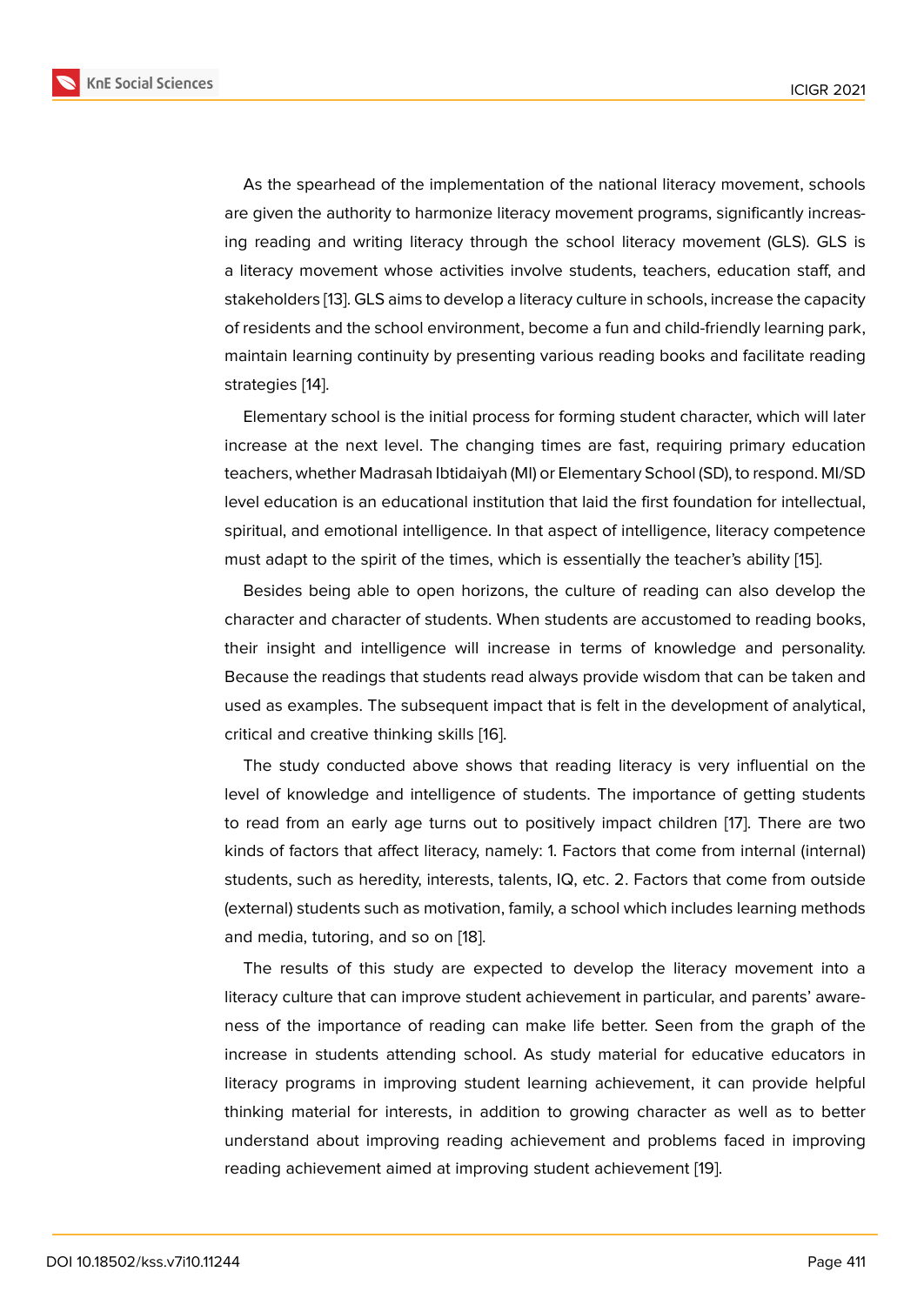## **2. Metode**

The Systematic Literature Review Method from national and international accredited journal articles accessed from SINTA, DOAJ, lens.org and Scopus lens.org using keywords can document and review all articles related to reading literacy improve student intelligence for the 2015-2021 period. Then review, evaluate, and interpret all available research. In this kind of method, the researcher reviews and identifies journals in a structured manner, which in each process is as shown in the following sequence of images:



**Figure** 1

The research methodology includes the following phases:

### **2.1. Finding and discussion**

Seeing the development of information technology today, which does not always have a positive impact, makes education practitioners feel worried. One of the unresolved concerns is the low reading interest of school students in Indonesia [20]. This increasingly competitive world requires its generation to be intelligent, creative, and innovative. All of these skills can be realized, one of which is through creative reading activities [21]. Reading may be an easy activity to do but hard to make a habit of. Bor[ed,](#page-10-6) bored, quickly approached when starting to do reading activities. The younger generation feels that reading is a tedious activity, especially in this day and age where everything can [be](#page-10-7) visualized into graphics, reducing people's interest in reading [22].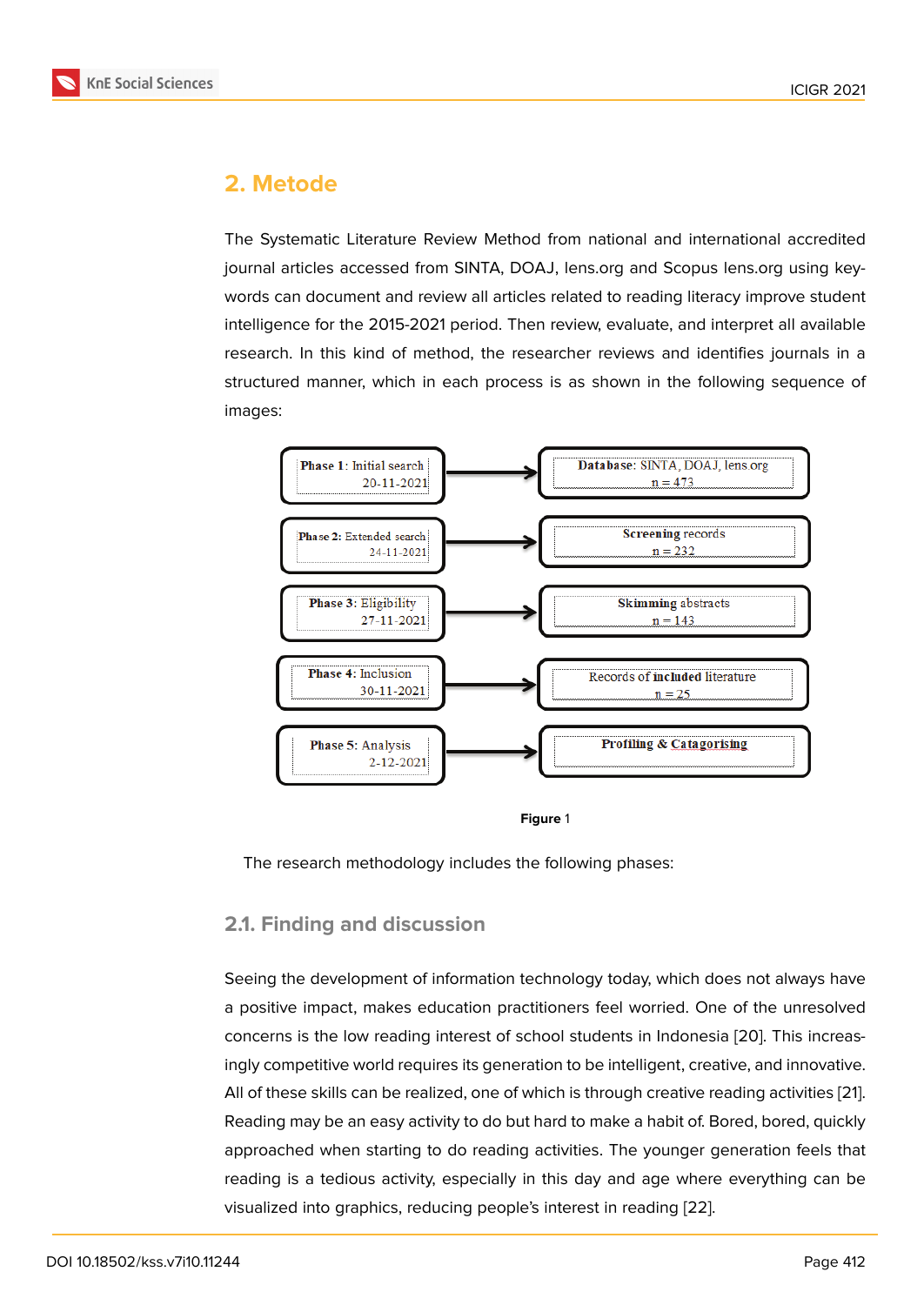| <b>No</b> | <b>Phases</b>                       | <b>Journal Search</b>                                                                                                                                                                                                                                                                                   |
|-----------|-------------------------------------|---------------------------------------------------------------------------------------------------------------------------------------------------------------------------------------------------------------------------------------------------------------------------------------------------------|
|           | Phase<br>(Identification)           | 1 473 results found by searching<br>- all<br>databases using keywords: "Reading<br>Literacy For Student's".                                                                                                                                                                                             |
| 2         | Phase<br>2<br>(Playback)            | After initial screening, it was found that<br>58.45% of papers (232) from stage 1<br>were irrelevant because they were out of<br>scope or context. Further searches, more<br>focused, then carried out using certain<br>keyword of combinations "Reading Liter-<br>acy Improves Student's Intelligence" |
| 3         | Phase<br>(Eligibility)              | 3 The result of 473 was reduced to 143<br>by analyzing the abstract from the docu-<br>ment. Only relevant studies are retained.                                                                                                                                                                         |
| 4         | Phase<br>4<br>(Inclusion)           | All remaining papers (40) are<br>now<br>recorded in a structured and systematic<br>format. The papers have been read, and<br>the final weeding process removed all<br>but 25 papers.                                                                                                                    |
| 5         | Phase 5 (Profile<br>creation table) | A profiling table was created for 25<br>sources considered relevant to the<br>research topic and kept for detailed<br>analysis.                                                                                                                                                                         |

| w<br>۰. |
|---------|
|---------|

The implementation of GLS is very strategic in supporting the progress of education in schools and will improve the quality of education in Indonesia. With this literacy activity, the culture that has occurred and is ongoing with old habits will change with new patterns and cultures and increase interest in reading for both students and teachers and education staff in schools [23]. The School Literacy Movement (GLS) is a literacy movement whose activities are primarily carried out in schools by involving students, educators and education staff, and parents. GLS is done by displaying good practice about literacy and making it a h[abit](#page-10-8) and culture in the school environment [24].

Instilling a literacy culture is not as easy as turning the palm requires a long process. This culture can be started from the family, school and community environment [25]. The environment has a considerable influence on the development of childr[en's](#page-10-9) literacy. Stimulus from the environment will significantly affect the child's language development. Parents are the first teachers, while the home is the child's first school. Then the tea[che](#page-11-0)r and school continue the relay of learning that parents have carried out for their children, all of which must go hand in hand not to overlap so that the process and results obtained are also maximal [26]. Articles reviewed based on search engines found three groups of articles related to reading literacy increasing students' intelligence with the school literacy movement in Indonesia as follows:**Table 1.** Related Search Results Articles on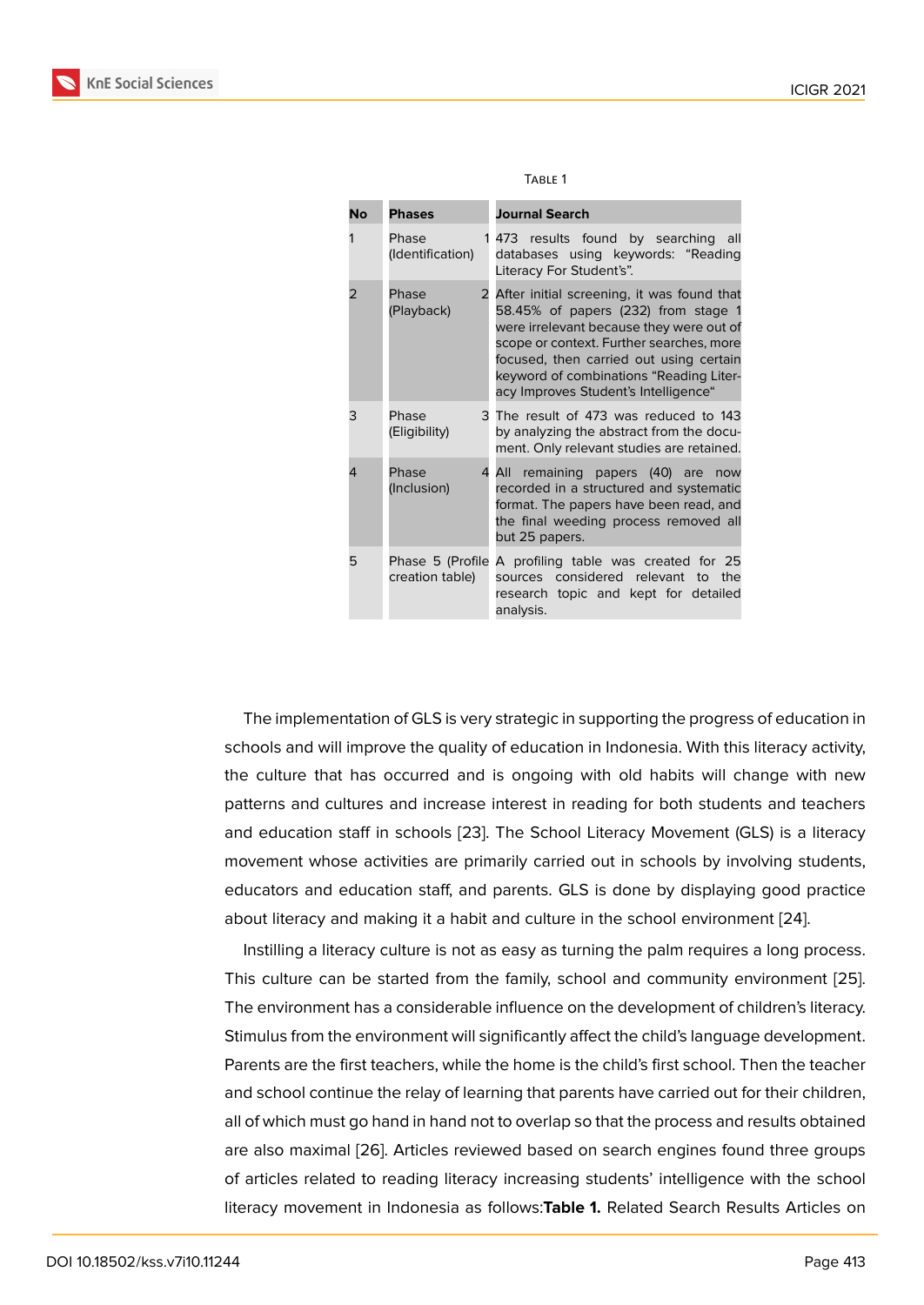reading literacy programs in schools improve students' intelligence; fostering children's interest in reading at school.

Dari 25 artikel baik internasional maupun nasional yang kami peroleh dari lens.org dibagi kulifikasikan ke dalam 3 kelompok, yakni (1) program membaca di sekolah selain GLS, (2) peran orang tua dalam menumbuhkan minat baca anak, (3) gerakan literasi sekolah (GLS).

### **2.2. Reading programs in schools other than GLS**

**Reading programs in schools other than GLS.** the role of parents in fostering children's interest in reading based on the qualifications above, there are ten articles related to reading programs in schools other than GLS used by elementary school students, such as critical reading methods, Emotional intelligence (EQ) methods, spiritual intelligence (SQ), nervous system learning, problem analysis-based learning, reading gardens, mobile library, and so on, namely [32], [7], [11], [20], [15], [17], [18], [13], [14], [23].

These ten articles explain the many shortcomings experienced when students at school participate in reading activities or programs compiled from school without the support of parents.

### **2.3. The role of parents in fostering children's interest in reading**

**The role of parents in fostering children's interest in reading.** Based on the qualifications of the article above, three articles are not optimal in meeting the learning and reading needs of students without the assistance and role of parents at home, including [21], [12], [24]. These three articles state that the role of parents is very much needed in assisting and fostering interest in reading in children. Every parent certainly wants the best for their child, especially in education. However, parents are often unaware [tha](#page-10-7)t [the](#page-9-10) f[ami](#page-10-9)ly is the first place of learning for a child—the first educational environment for children in the family. Parents as educators in the family have a significant role in educating their children to get used to and be interested in reading. Every parent wants their children to be diligent in reading and studying, but not every parent knows how to foster interest in reading and support so that children become literate. Parental support in encouraging their children to read and learn is still limited to ordering and accompanying, but some parents only provide stories, fairy tales, and reading materials at home. Parents are essential in fostering children's reading interest because parents naturally are directly involved in guiding and supervising children in learning at home.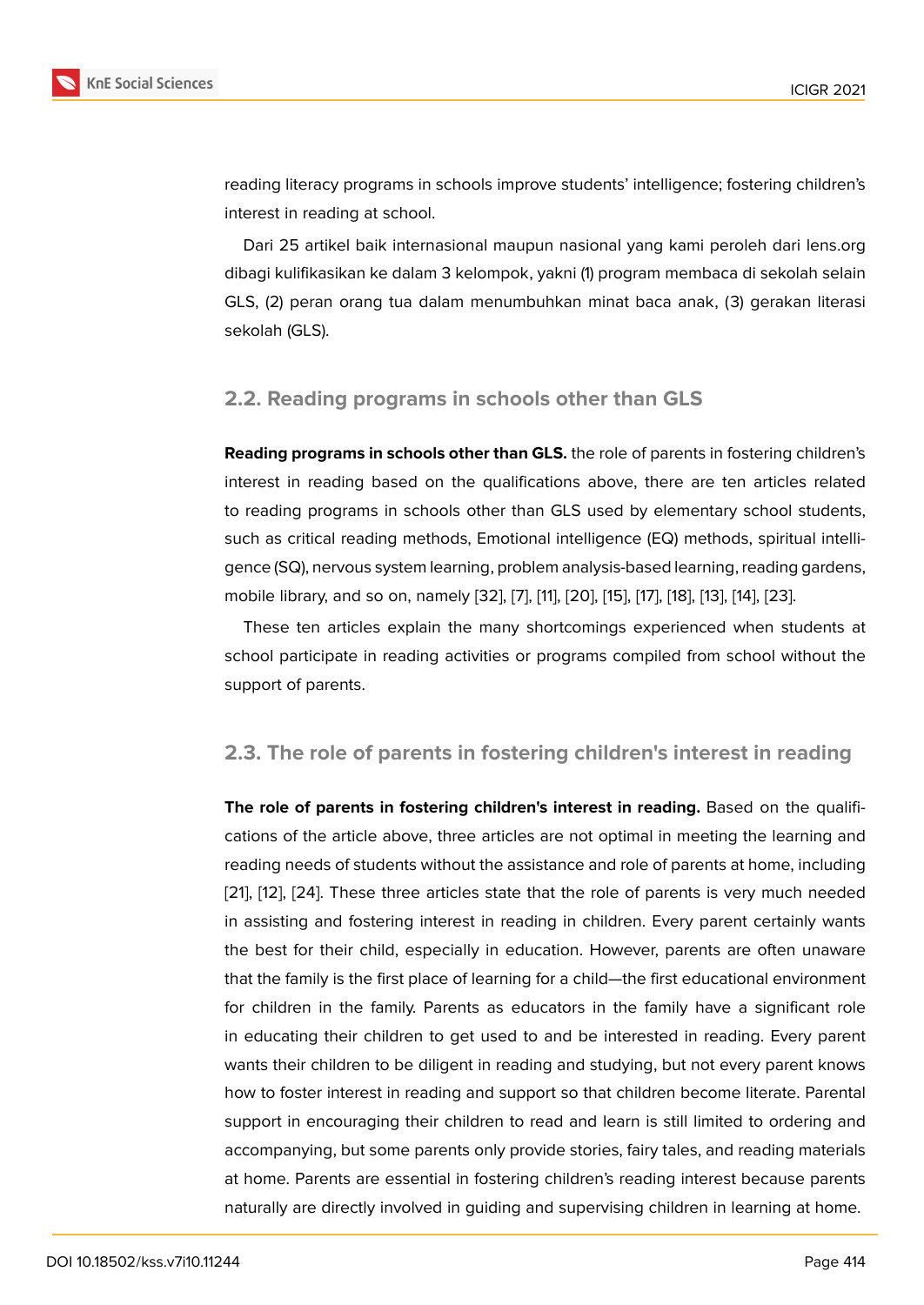| Articles Reading literacy programs in schools reading<br>improve students' intelligence; fostering chil- programs<br>dren's interest in reading at school.                                              | in schools fostering<br>other than children's<br><b>GLS</b> | parents in<br>interest in<br>reading | the role of school literacy movement (GLS) |
|---------------------------------------------------------------------------------------------------------------------------------------------------------------------------------------------------------|-------------------------------------------------------------|--------------------------------------|--------------------------------------------|
| Pemanfaatan Pojok Baca Kelas Dalam Pen-<br>ingkatan Gerakan Literasi Sekolah [27]                                                                                                                       |                                                             |                                      | $\checkmark$                               |
| Implementasi Read Aloud pada Orang Tua<br>Siswa dalam Mendorong Gerakan Literasi<br>Sekolah di SDN Harapan Baru III [28]                                                                                |                                                             |                                      | ✓                                          |
| Budaya Literasi, Mencerdaskan Anak Negeri<br>$[29]$                                                                                                                                                     |                                                             |                                      | ✓                                          |
| Mendidik Lewat Literasi Untuk Pendidikan<br>Berkualitas [30]                                                                                                                                            |                                                             |                                      | ✓                                          |
| Penguatan Literasi Baru Pada Guru Madrasah<br>Ibtidaiyah Dalam Menjawab Tantangan Era<br>Revolusi Industri 4.0 [31]                                                                                     |                                                             |                                      | ✓                                          |
| Efikasi Diri Dan Kemampuan Literasi Informasi √<br>Pada Guru Sekolah Menengah Atas [32]                                                                                                                 |                                                             |                                      |                                            |
| Memberdayakan Kecerdasan Kinestetik Anak √<br>Untuk Budaya Literasi Bahasa [7]                                                                                                                          |                                                             |                                      |                                            |
| Program Gerakan Literasi Sekolah (GLS) Dalam<br>Meningkatkan Kecerdasan Linguistik Siswa SD<br>Lab School FIP UMJ [4]                                                                                   |                                                             |                                      | ✓                                          |
| TADRIS: JURNAL PENDIDIKAN ISLAM Pen-√<br>garuh Literasi Sains, Pemahaman Quran Hadis<br>Dan Kecerdasan Naturalis Terhadap Sikap<br>Peduli Lingkungan Siswa [11]                                         |                                                             |                                      |                                            |
| Pembelajaran Berbasis Masalah (PBL) Dengan √<br>Konteks Socioscientific Issues Pada Materi<br>Pemanasan Global Untuk Meningkatkan Lit-<br>erasi Sains Siswa [20]                                        |                                                             |                                      |                                            |
| Pengadaan Program Literasi Pada Perpus-<br>takaan SMPN X Kabupaten Banyuwangi [5]                                                                                                                       |                                                             |                                      | $\checkmark$                               |
| Implementasi Gerakan Literasi Sekolah Untuk<br>Meningkatkan Prestasi Belajar Siswa [2]                                                                                                                  |                                                             |                                      | $\checkmark$                               |
| Peningkatan Kecerdasan Emosional (EQ) dan √<br>Kecerdasan Spiritual (SQ) Siswa Sekolah<br>Dasar SD Negeri 4 Bilokka sebagai Upaya<br>Meningkatkan Kualitas Diri dalam Proses Pem-<br>belajaran PKn [15] |                                                             |                                      |                                            |
| Peran Model Brain-Based Learning Pada Pem- √<br>belajaran Sistem Saraf Dalam Meningkatan<br>Literasi Sains Siswa [17]                                                                                   |                                                             |                                      |                                            |
| Dukungan Orang Tua dalam Membangun<br>Literasi Anak [21]                                                                                                                                                |                                                             | ✓                                    |                                            |
| Pengembangan Budaya Literasi Agama di<br>SMA Negeri 2 Kediri [1]                                                                                                                                        |                                                             |                                      | ✓                                          |
| Pengaruh Media Cerita Bergambar Berbasis<br>Literasi Membaca Terhadap Hasil Belajar<br>Siswa Sekolah Dasar [3]                                                                                          |                                                             |                                      | ✓                                          |

#### TABLE 2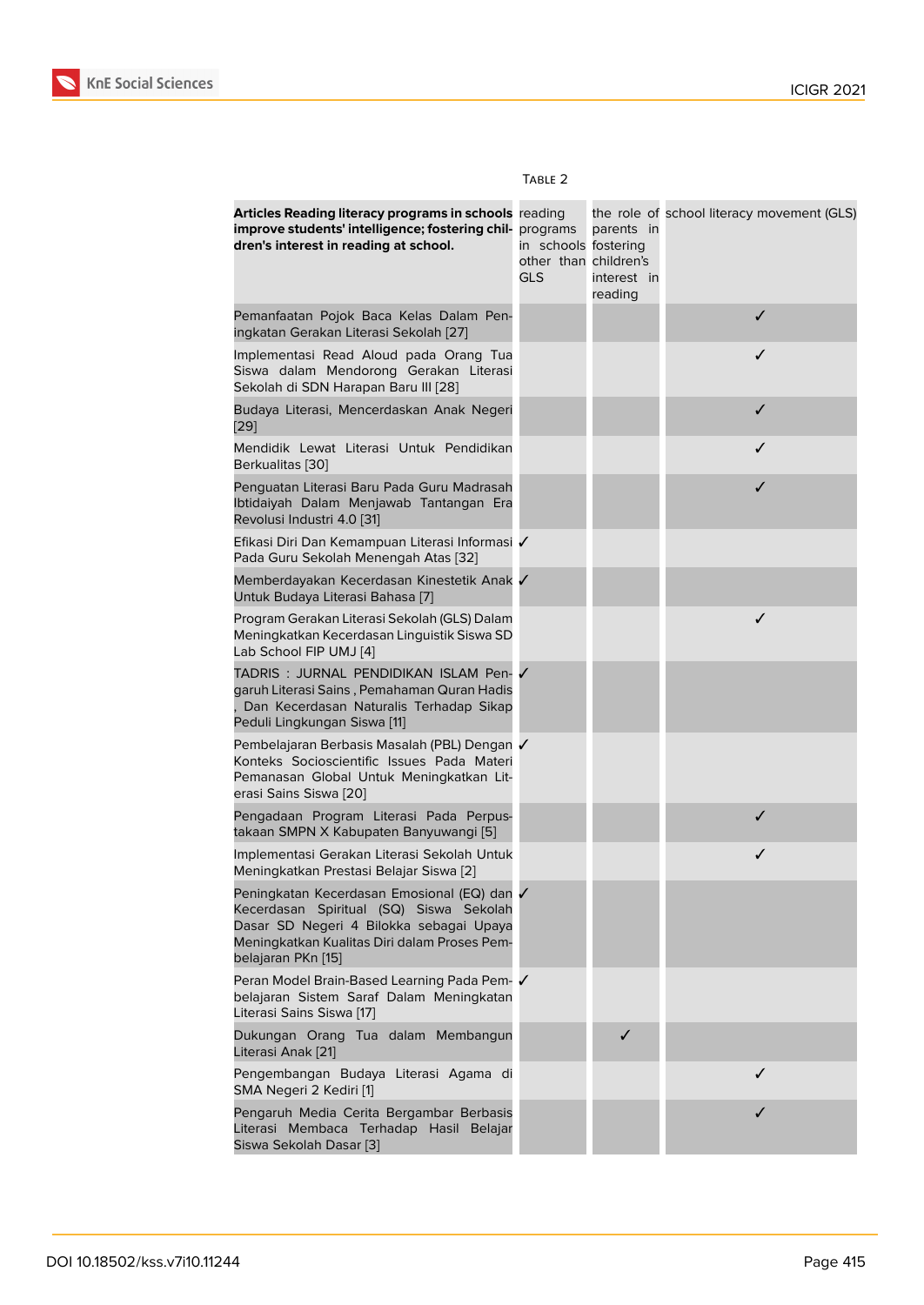| Articles Reading literacy programs in schools reading<br>improve students' intelligence; fostering chil-<br>dren's interest in reading at school.                                                   | programs<br>in schools<br>other than<br><b>GLS</b> | parents in<br>fostering<br>children's<br>interest in<br>reading | the role of school literacy movement (GLS) |
|-----------------------------------------------------------------------------------------------------------------------------------------------------------------------------------------------------|----------------------------------------------------|-----------------------------------------------------------------|--------------------------------------------|
| Digital Literation as A Teacher Solution in √<br>Learning The Digital Era and Pandemic Covid-<br>19 [18]                                                                                            |                                                    |                                                                 |                                            |
| Efektivitas Model Pembelajaran Literasi Kri- √<br>Pendekatan<br>Konsep<br><b>Berbasis</b><br>Untuk<br>tis<br>Meningkatkan Keterampilan Menulis Kreatif<br>Siswa Sekolah Dasar [13]                  |                                                    |                                                                 |                                            |
| Membudayakan Literasi Pada Anak Usia Dini<br>Dengan Metode Mendongeng [12]                                                                                                                          |                                                    | ✓                                                               |                                            |
| Kebijakan Pemerintah Kota Surabaya Dalam<br>Penumbuhan Budaya Baca Di Kalangan Pela-<br>jar [24]                                                                                                    |                                                    | ✓                                                               |                                            |
| Peran Guru Pembelajar sebagai Pegiat Ger-<br>akan Literasi Sekolah: Tantangan dan Solusi<br>[19]                                                                                                    |                                                    |                                                                 | ✓                                          |
| Strategi Kepala Sekolah dalam Meningkatkan<br>Literasi Membaca Siswa di SMA Negeri 1 Kota<br>Kediri [6]                                                                                             |                                                    |                                                                 | ✓                                          |
| Meningkatkan Kemampuan Membaca Pema-√<br>haman Siswa melalui Metode Membaca Kritis<br>pada Siswa Kelas V SD Negeri 18 Kampung<br>Pansur Kecamatan Koto Xi Tarusan Tahun<br>Pelajaran 2014/2015 [14] |                                                    |                                                                 |                                            |
| Pengadaan Taman Baca Dan Perpustakaan √<br><b>Keliling</b><br>Sebagai<br>Solusi Cerdas<br>Dalam<br>Meningkatkan Minat Baca Peserta Didik SDN<br>30 Parombean Kecamatan Curio [23]                   |                                                    |                                                                 |                                            |

### **2.4. School literacy m[ov](#page-10-8)ement (GLS)**

**School literacy movement (GLS).** The remaining 12 articles including [27], [28], [29], [30], [31], [4], [5], [2], [1], [3], [19], [6] explain the urgency of the school literacy movement (GLS), especially for elementary school-age children, one of which is the existence of the school literacy movement students are accustomed from an ear[ly a](#page-11-1)g[e to](#page-11-6) [star](#page-11-2)t [rea](#page-11-3)di[ng](#page-11-4), s[ee](#page-9-3)[kin](#page-9-11)g [in](#page-9-1)f[or](#page-9-0)m[at](#page-9-2)io[n, k](#page-10-10)[no](#page-9-4)wledge from books, in which students' reading interest decreases drastically—along with advances in technology, causing a sense of laziness in children to read books. To improve the quality of education and resources produced in the learning process, the government made a breakthrough by holding a school literacy movement, namely a mass movement to foster literacy to meet the need for information and reading for this nation's golden generation. Basic steps are needed to start being sensitive to education, namely through literacy, a person can be appropriately educated.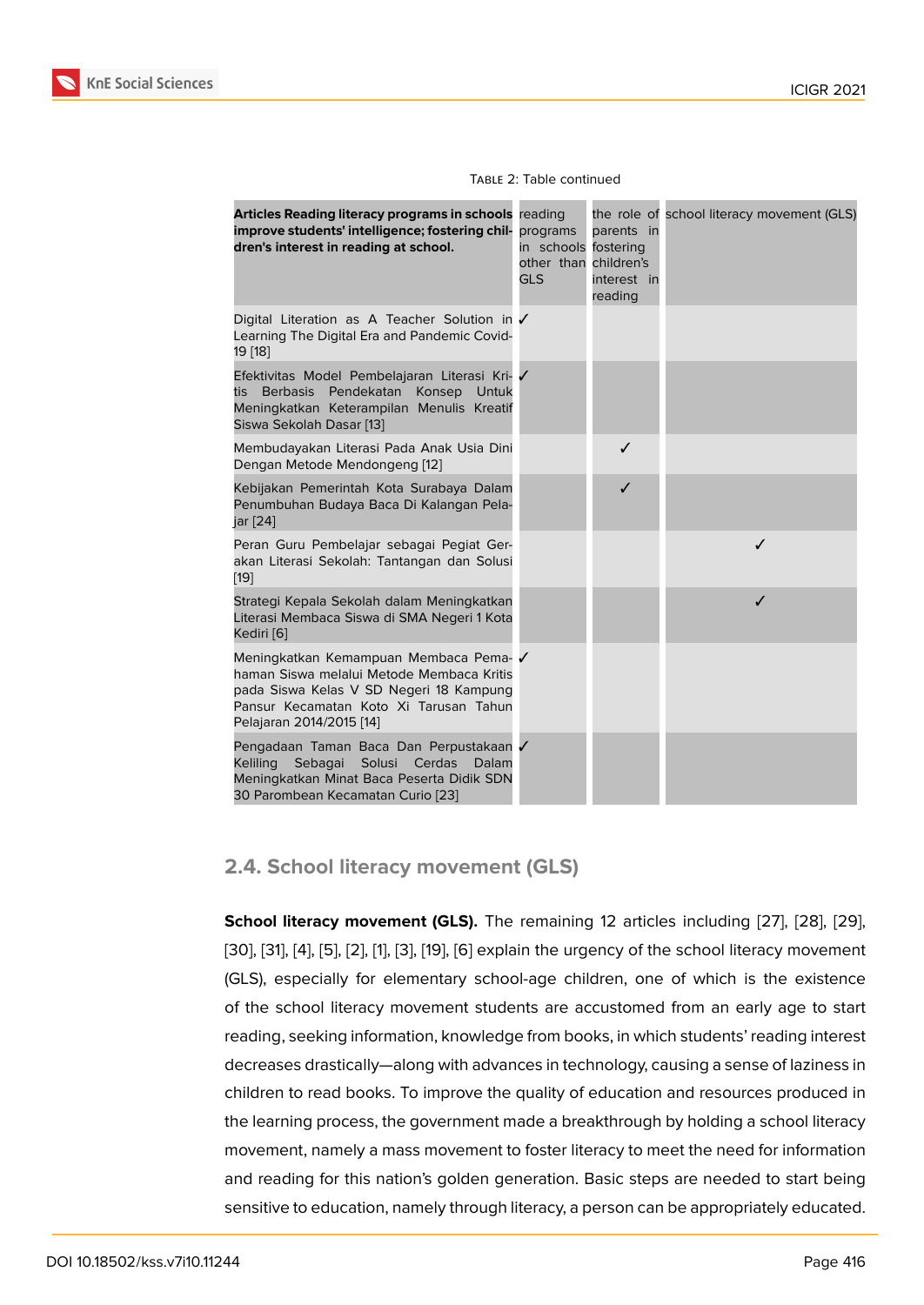

**KnE Social Sciences** 

However, it cannot be instant and temporary to make this big plan a success. Because what will be built is a habit, it takes a habit that must be continuously carried out from an early age, and for that, consistency is needed. Of course, this task is challenging to apply to students when the teacher is not used to reading books. There are many habituation activities to start the school literacy movement. The most important thing is the willingness of all school residents to make the program a success, including bringing books as close as possible to children, easy access to books such as reading carts, availability of reading corners and others and of course, there is a supply of books such as book grants from students' parents and other communities.

## **3. Congclusion**

Researchers see that the implementation of the GLS is very influential, especially in the implementation of the 2013 Curriculum. School Literacy has an incredible impact because it is one of the learning processes of the 2013 curriculum in realizing the goals of National education to shape the character and civilization of a dignified nation and efforts to create productive, creative people—moreover, innovative based on the habit of reading. The habit of reading, listening, understanding and implementing activities is part of the literacy movement in schools known as GLS. In order to be successful in following the expected goals, it needs the support of all parties—good support from all school members and the community.

Through the School Literacy Movement (GLS), it is hoped that it can improve students' reading skills and continuously develop students' reading interest to create human resources who are literate in reading. The habit of reading, listening, understanding and implementing activities is part of the literacy movement in schools known as GLS. With the school literacy movement, all parties involved must play an active role so that the goals of the school literacy movement can be achieved, one of which is his parents. The role of parents in creating a sustainable school literacy movement is significant. One of the roles of parents is to create a reading environment in the home invite and do reading activities together. Starting literacy seriously and continuously in schools, families, and communities from an early age, Indonesia's quality of resources and education may be starting to improve towards a better direction. Indonesia's literacy education and culture will grow better than countries that have previously been sensitive and apply this literacy as a habit and necessity in life.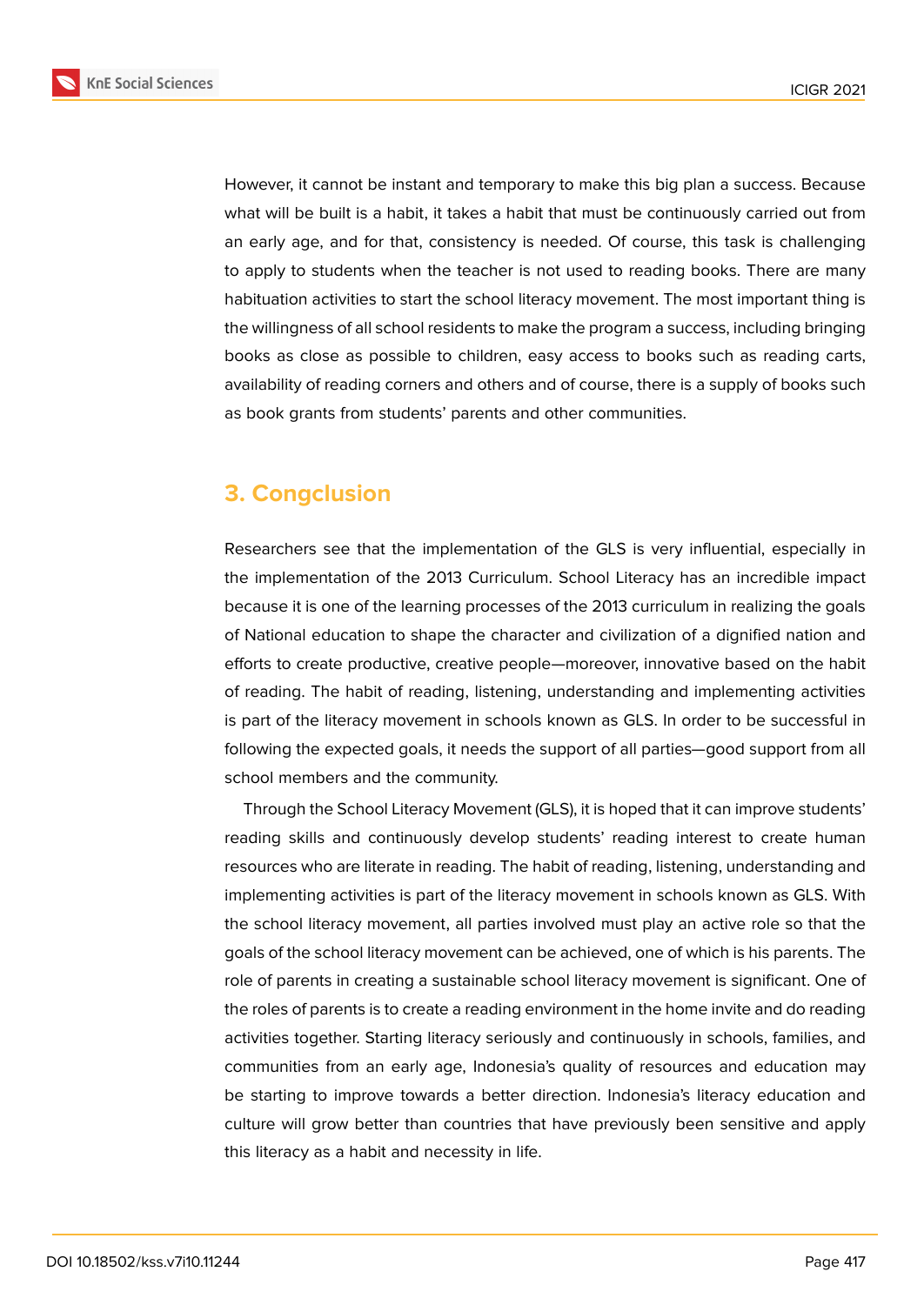

## **References**

- <span id="page-9-0"></span>[1] Habibah M. Pengembangan budaya literasi agama di SMA negeri 2 kediri. Indonesian Journal Of Islamic Education Studies (IJIES) / 2012;2(2):35–43.
- <span id="page-9-1"></span>[2] Mulyati S, Sanusi A, Barlian UC. Implementasi gerakan literasi sekolah untuk meningkatkan prestasi belajar siswa. Nusantara Education Review. 2020;3:185–194.
- <span id="page-9-2"></span>[3] Rusmono, Al Ghozali MI. Pengaruh media cerita bergambar berbasis literasi membaca terhadap hasil belajar siswa sekolah dasar. Jurnal Teknologi Pendidikan. 2019;21(3):269–282.
- <span id="page-9-3"></span>[4] Hayun M, Haryati T. Program gerakan literasi sekolah (GLS) dalam meningkatkan kecerdasan linguistik siswa SD lab school FIP UMJ. Yaa Bunayaa Jurnal Pendidikan Usia Dini. 4(1)2020;79-89
- <span id="page-9-11"></span>[5] Kurniawan L. Pengadaan program literasi pada perpustakaan SMPN X kabupaten banyuwangi. N-JILS. 1(2) 2018. 189-198
- <span id="page-9-4"></span>[6] Mahfudh MR, Imron A. Strategi kepala sekolah dalam meningkatkan literasi membaca siswa di SMA negeri 1 kota kediri. Indonesian Jurnal Islamic Education Studies. 2020;3(1):16–30. https://doi.org/10.33367/ijies.v3i1.1138
- <span id="page-9-5"></span>[7] Suhaimi I. Memberdayakan kecerdasan kinestetik anak untuk budaya literasi bahasa. KREDO Jurnal Ilmiah Bahasa dan Sastra. 2017;1(1). https://doi.org/10.24176/kredo.v1i1.1754
- <span id="page-9-6"></span>[8] Shanti WN, Sholihah DA, Martyanti A. Meningkatkan kemampuan berpikir kritis melalui problem posing. LITERASI ( Jurnal Ilmu Pendidikan). 2017;8(1):48-58. https://doi.org/10.21927/literasi
- <span id="page-9-7"></span>[9] Magdalena I, Hidayah A, Astuti AW. Peran kinerja guru dalam meningkatkan prestasi belajar siswa sekolah dasar. Nusantara. 2020;2(3):383–392.
- <span id="page-9-8"></span>[10] Paradita L, Vahlia I, Es YR. Peningkatan kecerdasan intrapersonal dan hasil belajar melalui model pembelajaran take and give berbasis matematika realistik. AKSIOMA Jurnal Program Study Pendidikan Matematika. 2019;8(3):438–447. https://doi.org/10.24127/ajpm.v8i3.2473
- <span id="page-9-9"></span>[11] Fattah A, Suhirman S. Pengaruh literasi sains, pemahaman quran hadis, dan kecerdasan naturalis terhadap sikap peduli lingkungan siswa. TADRIS Jurnal Pendidikan Islam Pengaruh. 2019;14(2):227–246. https://doi.org/10.19105/tjpi
- <span id="page-9-10"></span>[12] Sumaryanti L. Membudayakan literasi pada anak usia dini dengan metode mendongeng. AL-ASASIYYA Jurnal Basic Education. 2018;3(1):117-128 https://doi.org/10.24269/ajbe.v3i1.1332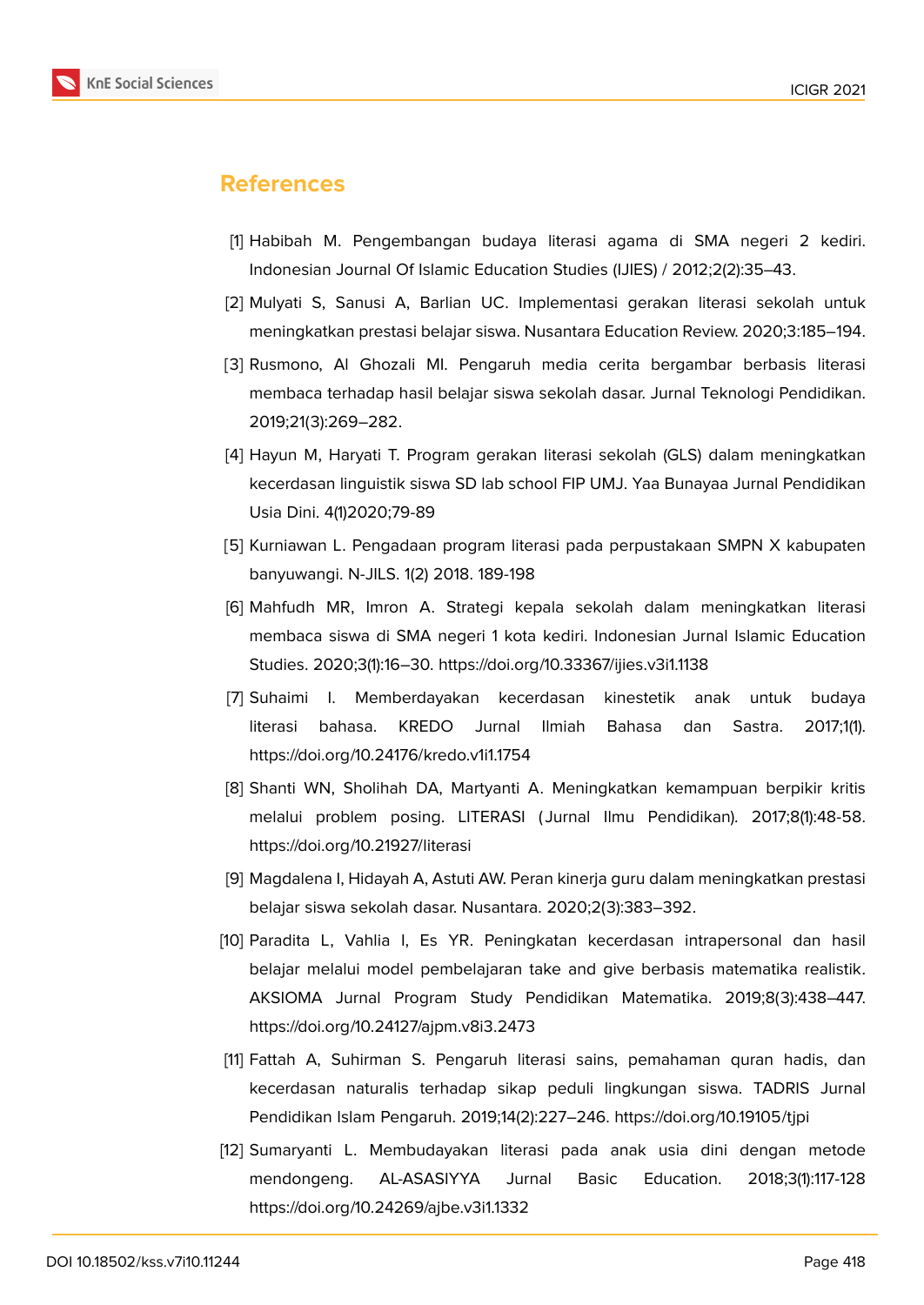

- <span id="page-10-0"></span>[13] Ninawati M. Efektivitas model pembelajaran literasi kritis berbasis pendekatan konsep untuk meningkatkan keterampilan menulis kreatif siswa sekolah dasar.PENDAS: Jurnal Ilmiah Pendidikan Dasar. 4(1)2019. 68-78
- <span id="page-10-1"></span>[14] Yarfriaty Y. Meningkatkan kemampuan membaca pemahaman siswa melalui metode membaca kritis pada siswa kelas V SD negeri 18 kampung pansur kecamatan koto xi tarusan tahun pelajaran 2014/2015. Jurnal Konseling dan Pendidik. 2016;4(1):122-131. https://doi.org/10.29210/15100
- <span id="page-10-2"></span>[15] Syaparuddin S, Elihami E. Peningkatan kecerdasan emosional (EQ) dan kecerdasan spiritual (SQ) siswa sekolah dasar SD negeri 4 bilokka sebagai upaya meningkatkan kualitas diri dalam proses pembelajaran pkn. Jurnal Pendidikan Guru Sekolah Dasar. 2017;1(2):1–19.
- <span id="page-10-3"></span>[16] Aini DN. Pengaruh budaya literasi dalam mengembangkan kecerdasan kewarganegaraan. Biormatika Jurnal Ilmiah Fakultas Keguruan. dan ilmu. 2018;4(1).
- <span id="page-10-4"></span>[17] Saadah K, Isnaeni W. Peran model brain-based learning pada pembelajaran sistem saraf dalam meningkatan literasi sains siswa. Phenomenon Jurnal Pendidikan MIPA. 2020;9(2):132–149. https://doi.org/10.21580/phen.2019.9.2.3967
- <span id="page-10-5"></span>[18] Jaenudin A, Pitaloka LK, Melati IS. Digital literation as a teacher solution in learning the digital era and pandemic Covid-19. Econoic Education Analisist Jurnal. 2013;2(1):18–23. https://doi.org/10.15294/eeaj.v10i1.44566
- <span id="page-10-10"></span>[19] Susilo J, Wahyuni VE. Peran guru pembelajar sebagai pegiat gerakan literasi sekolah: Tantangan dan solusi. Repository FKIP Unswagati. 1-11
- <span id="page-10-6"></span>[20] Sariningrum A, Rubini B, Ardianto D. Pembelajaran berbasis masalah (PBL) dengan konteks socioscientific issues pada materi pemanasan global untuk meningkatkan literasi sains siswa. Jurnal Science of Education Practice. 2018;2(2):35–46. https://doi.org/10.33751/jsep.v2i2.1705
- <span id="page-10-7"></span>[21] Antasari IW. Dukungan orang tua dalam membangun literasi anak. EDULIB Jurnal of Library and Indformation Science. 2017;6(2):138–146.
- [22] Saleh AAM. Peran guru dalam meningkatkan prestasi belajar siswa di MTS Negeri Kota Kupang. Al Manam Jurnal Pendidikan dan Studies. 2021;1(1):1–12.
- <span id="page-10-8"></span>[23] Syarif I, Elihami E. Pengadaan taman baca dan perpustakaan keliling sebagai solusi cerdas dalam meningkatkan minat baca peserta didik SDN 30 parombean kecamatan curio. Maspul Journal of Community Empowerment.2020;2;1:109–117.
- <span id="page-10-9"></span>[24] Hendrik H, Solihin L, Noviyanti N, Pratiwi I, Julizar K. Kebijakan pemerintah kota surabaya dalam penumbuhan budaya baca di kalangan pelajar. Jurnal Ilmiah Mimbr Demokrasi.17 (1) 2017. 50-70